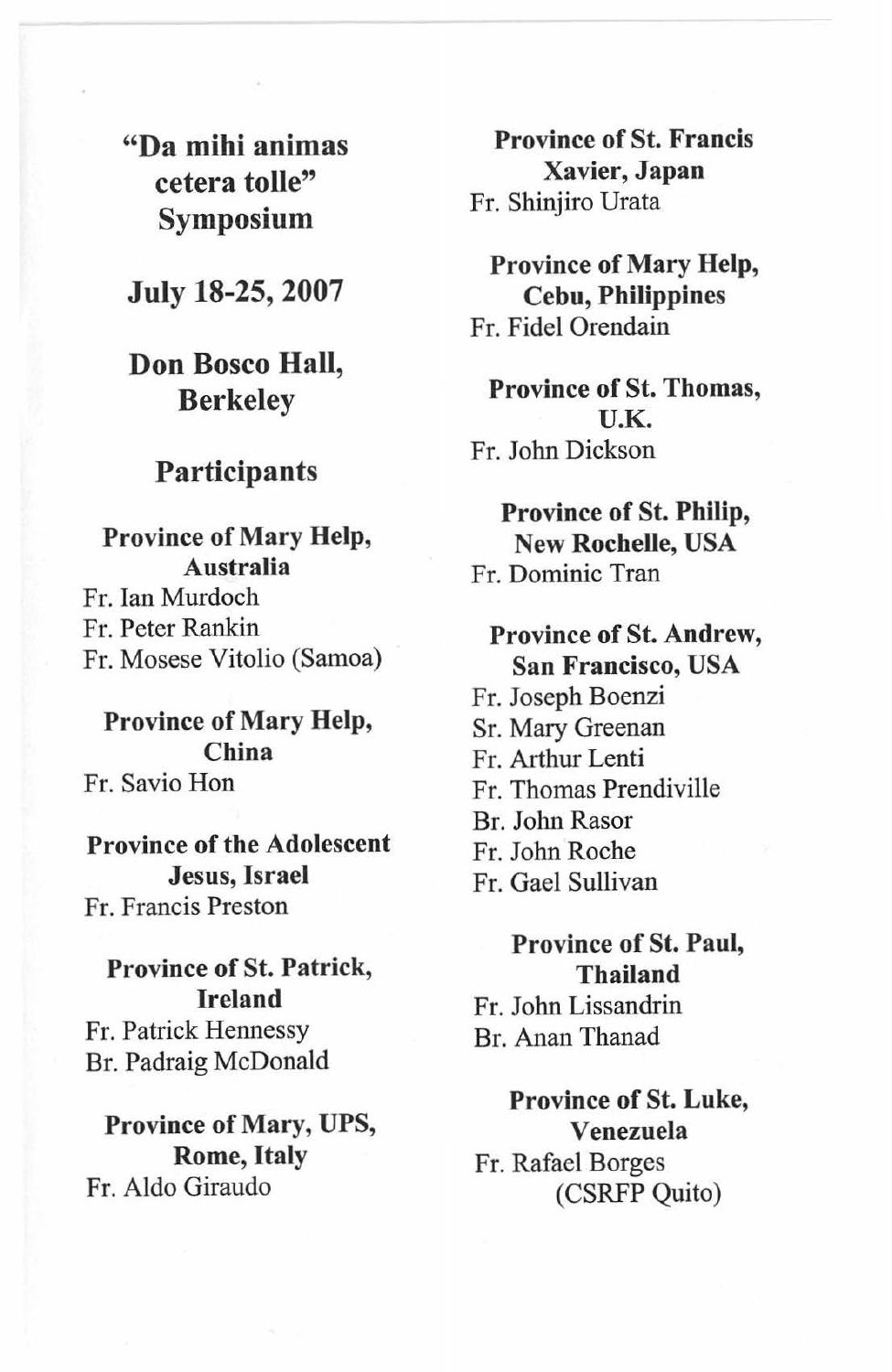# **Response to Paper of Fr. Joe Boenzi SDB**

#### **Francis Preston, SDB**

Earlier this year, in mid January, together with the other members of the staff and the students of the Ratisbonne Community in Jerusalem, I had the privilege of making my annual retreat at a retreat center on the Mount of Beatitudes in Galilee-surely one of the most beautiful and evocative locations in the world in which to make a retreat.

The retreat center is situated on the crest of a range of low hills that fringe the northern shoreline of the Sea or, more accurately, the Lake of Galilee or Genezaret. From the grounds of the center it is possible to look due south and view the whole of the Lake, even the southern shoreline where the Jordan River exits on its journey southwards to the Dead Sea. Except in the south, the Lake is fringed by high ground: in the east there are the Golan Heights, the northern part of which, at the time of Jesus, lay in the Tetrarchy of Philip, the southern part in the Decapolis, and to the west of the Lake there is a range of hills with a steep east-facing escarpment which was part of the Tetrarchy of Herod Antipas.

During the retreat we were blessed with six days of unbroken sunny weather - almost unknown of in mid January and so I was able to spend much of my time looking south out over the Lake, letting the incredible beauty of the location speak to me. "God created seven seas but the Sea of Genezaret gave him the greatest joy." Immediately below and to the west of the Mount of Beatitudes is the narrow coastal plain of Genezaret, which fringes the north western shores of the Lake. Fresh water springs and rich volcanic soil ensure even today the fertility and productiveness of this area. The lakeside villages of Magdaia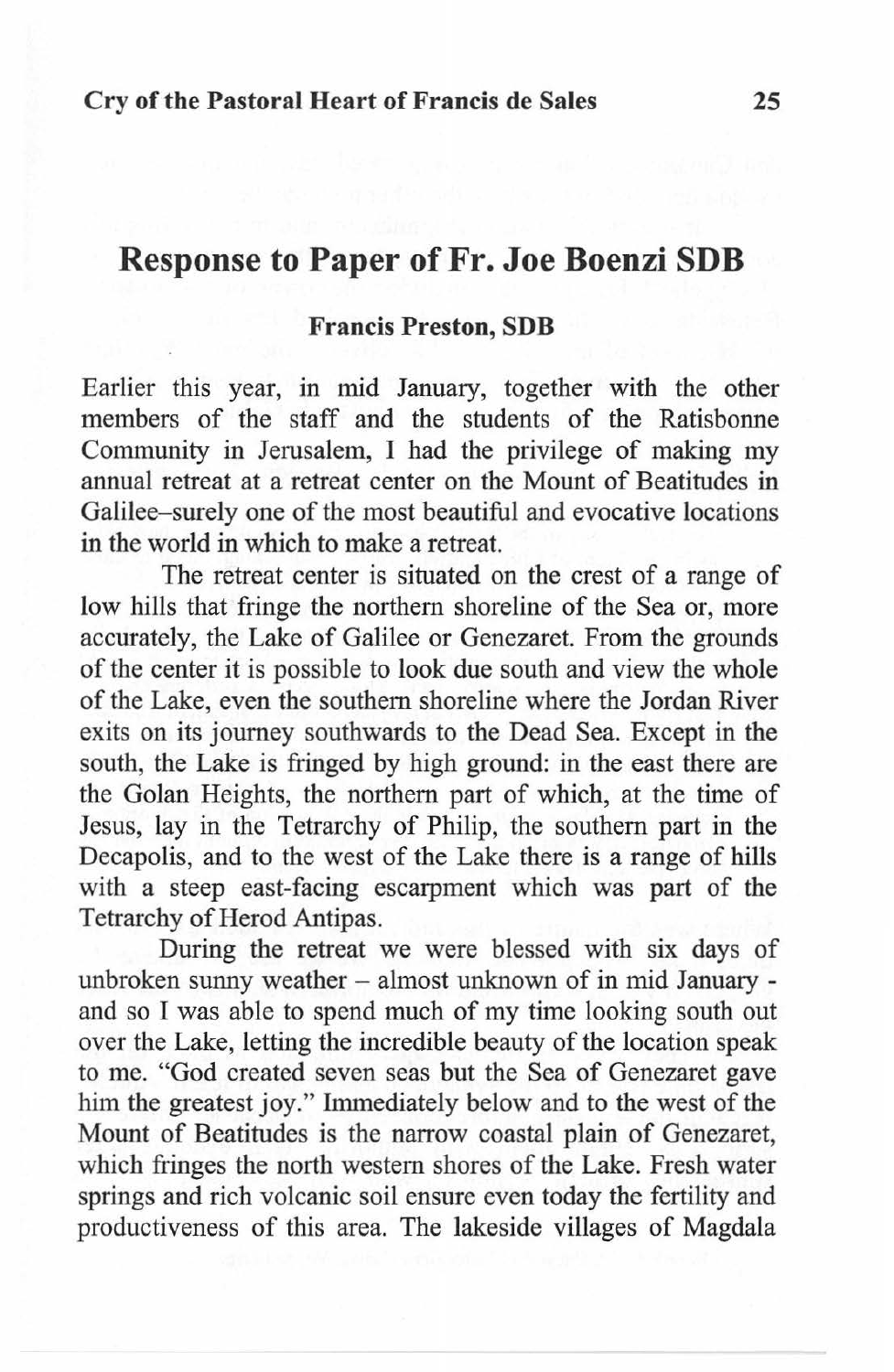and Capernaum, long since disappeared, lay, the first towards the southern end of the plain, the other towards the north.

It was in this natural amphitheatre and in the rolling hill country immediately behind and to the north of it, the so called "Evangelical Triangle" that included the towns of Capernaum, Bethsaida and Chorazin, that Jesus called his first disciple, worked most of his miracles and delivered the most important parts of his teaching. It was in Capernaum that Jesus made his home and the base for his pastoral ministry in Galilee.

## In his first encyclical, *Deus Caritas Est,* Benedict XVI, writes:

The real novelty of the New Testament lies not so much in new ideas as in the figure of Christ himself, who gives flesh and blood to those concepts - an unprecedented realism. In the Old Testament, the novelty of the Bible did not consist merely in abstract notions but in God's unpredictable and in some sense unprecedented activity. This divine activity now takes on dramatic form when, in Christ Jesus, it is God himself who goes in search of the "stray sheep", a suffering and lost humanity. When Jesus speaks in his parables of the shepherd who goes after the lost sheep, of the woman who looks for the lost coin, of the father who goes to meet and embrace his prodigal son, these are no mere words: they constitute an explanation of his very being and activity. His death on the Cross is the culmination of that turning of God against himself in which he saves himself in order to raise man up and save him. This is love in its most radical form. 25

Where was the nature of this radical love revealed for the first time in all its depth and richness? If we are to believe the gospels, it was at Capernaum on the northern shores of the Lake of Galilee.

They went as far as Capernaum, and at once on the Sabbath he went into the synagogue and began to teach. And his teaching made a deep impression on them because, unlike the scribes, he taught them with authority. That evening, after sunset, they brought to him all who were sick and those who

<sup>25</sup> Benedict XVI, Encyclical Letter *Deus Caritas Est,* paragraph 12.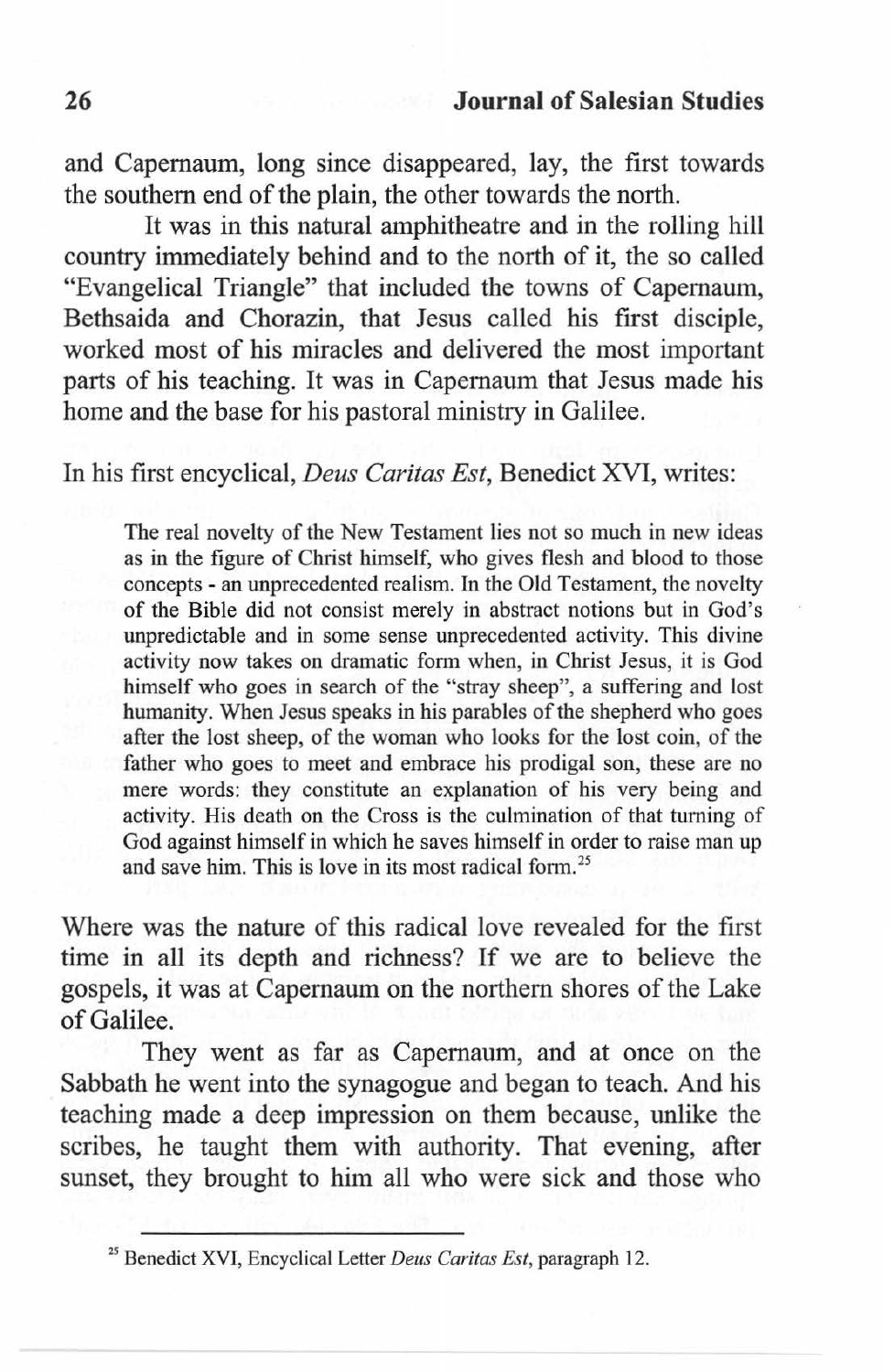## **Cry of the Pastoral Heart of Francis de Sales 27**

were possessed by devils. The whole town came crowding round the door and he cured many who were sick with diseases of one kind or another; he also drove out many devil.<sup>26</sup>

Towards the end of his paper, Fr. Boenzi makes reference to the "pastoral heart" of Francis de Sales and how "as he looked at the separated city of Geneva, his longing converted into a program of action and a journey of continual conversion." And with reference to Don Bosco Fr. Boenzi comments: "At the end of the day, the *Da mihi animas* is a prayer and a gesture that becomes a life long investment. Don Bosco had to learn this for himself." On whom did both Francis de Sales and Don Bosco model themselves, if not the person and the ministry of Jesus? The pastoral concern of Jesus became their inspiration and example.

And when he saw the crowds he felt sorry for them because they were harassed and dejected like sheep without a shepherd.<sup>27</sup>

The question I found myself asking as I gazed from the Mount of the Beatitudes over what remains today of Capemaum is, Why did Jesus choose this obscure part of rural Palestine to reveal the true nature of pastoral charity and not somewhere more appropriate? Say, Jerusalem, the religious capital of the Jewish people and the home of Herod the Great's magnificent Temple, or the desert, where Jesus' kinsman, John, had centered his ministry. Why here in Galilee?

Sean Freyne in his book, *Jesus, a Jewish Galilean,*  comments:

The reasons for the choice are unclear and it would be entering the realm of the speculative to be definitive on the matter, though several possible suggestions can be put forward: acquaintance with some of the Baptist disciples from Bethsaida; rejection by his own people, searching for suitable labor; option for a more open, cosmopolitan

<sup>&</sup>lt;sup>26</sup> Mark 1:21-22; 32-34.

 $27$  Matt 9:36.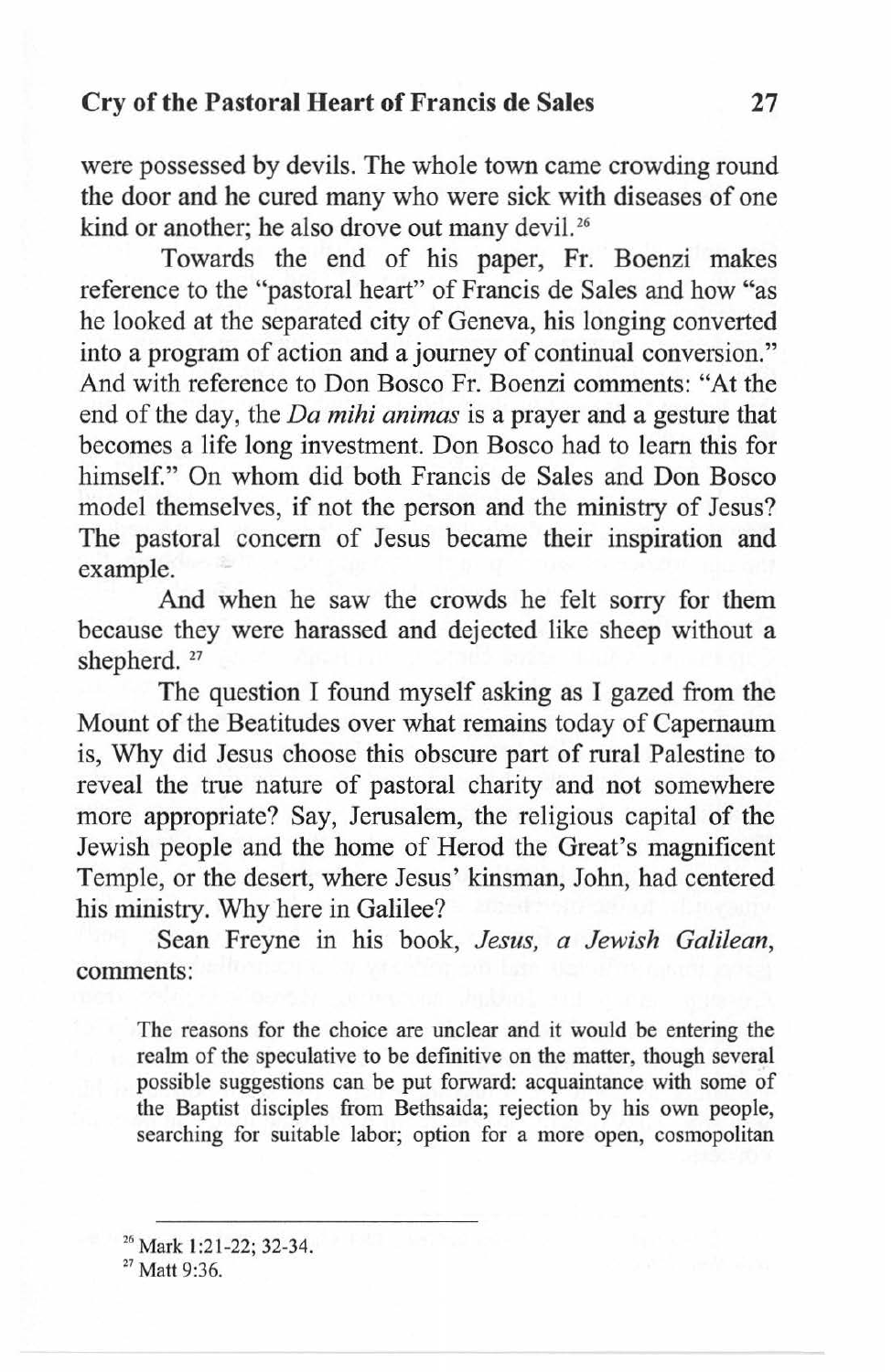environment; avoidance of Herodian at Sepphoris, close to Nazareth; a healer in search of suitable air and water...<sup>28</sup>

Certainly, the breathtaking beauty of the region must have spoken to Jesus, as it still does today, of God's love as revealed in creation. No wonder then that Jesus spoke so often of what he observed in countryside around him: the birds of the air, the lilies of the field, the seed growing secretly. Were the people of this region more needy than those elsewhere, more deserving? Probably not.

In Jesus' time Galilee was at least half Gentile in population, many of its inhabitants bilingual using Greek and Aramaic. As well as the influence of Judaism, as evidenced by the importance of worship in the synagogue on the Sabbath, the cult of Venus and other pagan deities flourished in places like Dan and Caesarea Philippi. And for all its apparent obscurity Capernaum, which Jesus chose as his home, must have been a fascinating place to live, situated as it was not only on the lakeside, but also on an important trading route running eastwest between the Mediterranean and Damascus.

It was here that Jesus focused his ministry. It was to the inhabitants of this region he proclaimed the good news of the Kingdom: to the fishermen who worked the waters of the Lake, to the farmers and rural poor who labored in fields and the vineyards, to the merchants who traversed the road to Syria that ran along the northern shore of the Lake, to the petty government officials and the military who controlled the border crossings along the Jordan, separating Herod's Galilee from Philip's Gentile Tetrarchy. It was to this assorted group of individuals, as interesting and as varied a cross section of humanity as could be found anywhere, that Jesus directed his ministry. They became the object of his unique love and pastoral concern.

<sup>&</sup>lt;sup>28</sup> Sean Freyne, *Jesus, Jewish Galilean*, T&T Clark International, London and New York, 2004, 48.